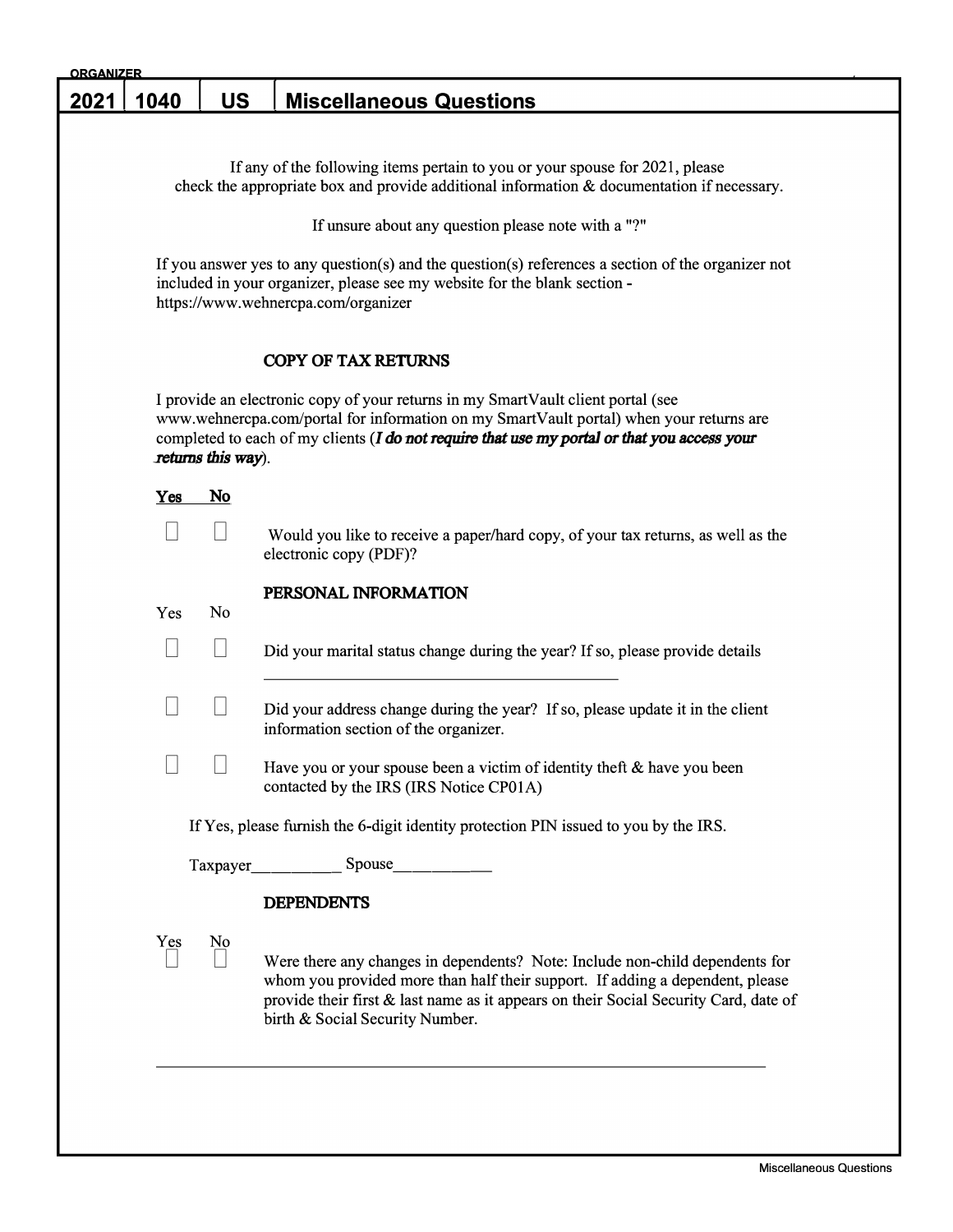| <b>ORGANIZER</b> |                          |                        |                                                                                                                                                                                                                                                                            |  |  |
|------------------|--------------------------|------------------------|----------------------------------------------------------------------------------------------------------------------------------------------------------------------------------------------------------------------------------------------------------------------------|--|--|
| 2021             | 1040                     | <u>US</u>              | <b>Miscellaneous Questions</b>                                                                                                                                                                                                                                             |  |  |
|                  |                          |                        |                                                                                                                                                                                                                                                                            |  |  |
|                  | Yes                      | $\underline{No}$       | Are you no longer claiming a dependent this year? If so, who are you no longer<br>claiming $&$ why are you no longer claiming them?                                                                                                                                        |  |  |
|                  |                          |                        | Did you have any children under age 19 or full-time students under age 24 at the<br>end of 2021, with interest and dividend (or other unearned income) income in<br>excess of \$1,100, or total investment income in excess of \$2,200?                                    |  |  |
|                  |                          |                        | Did any of your dependents earn more than \$4,300?                                                                                                                                                                                                                         |  |  |
|                  |                          |                        | Has a dependent of yours filed a 2021 tax return? If so, please provide the<br>return(s) filed.                                                                                                                                                                            |  |  |
|                  |                          |                        | Did you adopt a child or begin adoption proceedings?                                                                                                                                                                                                                       |  |  |
|                  | $\overline{\phantom{a}}$ |                        | Did you pay for childcare in 2021 so that you could work or go to school? If so,<br>please complete the childcare portion of your organizer (if this section is not<br>included in your organizer it can be found on my website at<br>https://www.wehnercpa.com/organizer. |  |  |
|                  |                          |                        | <b>INCOME</b>                                                                                                                                                                                                                                                              |  |  |
|                  | Yes                      | N <sub>0</sub>         | Did you cash any Series EE U.S. savings bonds issued after 1989 and pay<br>qualified higher education expenses for yourself, your spouse, or your<br>dependents?                                                                                                           |  |  |
|                  |                          |                        | Did you receive any disability income? If so, who paid<br>you:                                                                                                                                                                                                             |  |  |
|                  |                          |                        | Did you have any foreign income or pay any foreign taxes (NOT including from<br>a mutual fund )?                                                                                                                                                                           |  |  |
|                  |                          |                        | Did you receive unemployment income in 2021? If so, please attach the Form<br>1099-G (please note this is taxable for Federal purposes).                                                                                                                                   |  |  |
|                  |                          |                        | Did you receive income from a sharing/gig economy activity (e.g. Airbnb, Uber,<br>$etc.$ )?                                                                                                                                                                                |  |  |
|                  |                          |                        | Did you have any gambling winnings that were reported on Form W-2G or Form<br>1099-MISC? If so, please provide the form(s).                                                                                                                                                |  |  |
|                  |                          |                        | PURCHASES, SALES AND DEBT                                                                                                                                                                                                                                                  |  |  |
|                  | Yes                      | $\overline{\text{No}}$ | Did you start a business or farm, purchase rental or royalty property, or acquire<br>an interest in a partnership, S corporation, trust, or REMIC? If so, please provide<br>information on the new venture (e.g. name, entity type & date of formation, etc.).             |  |  |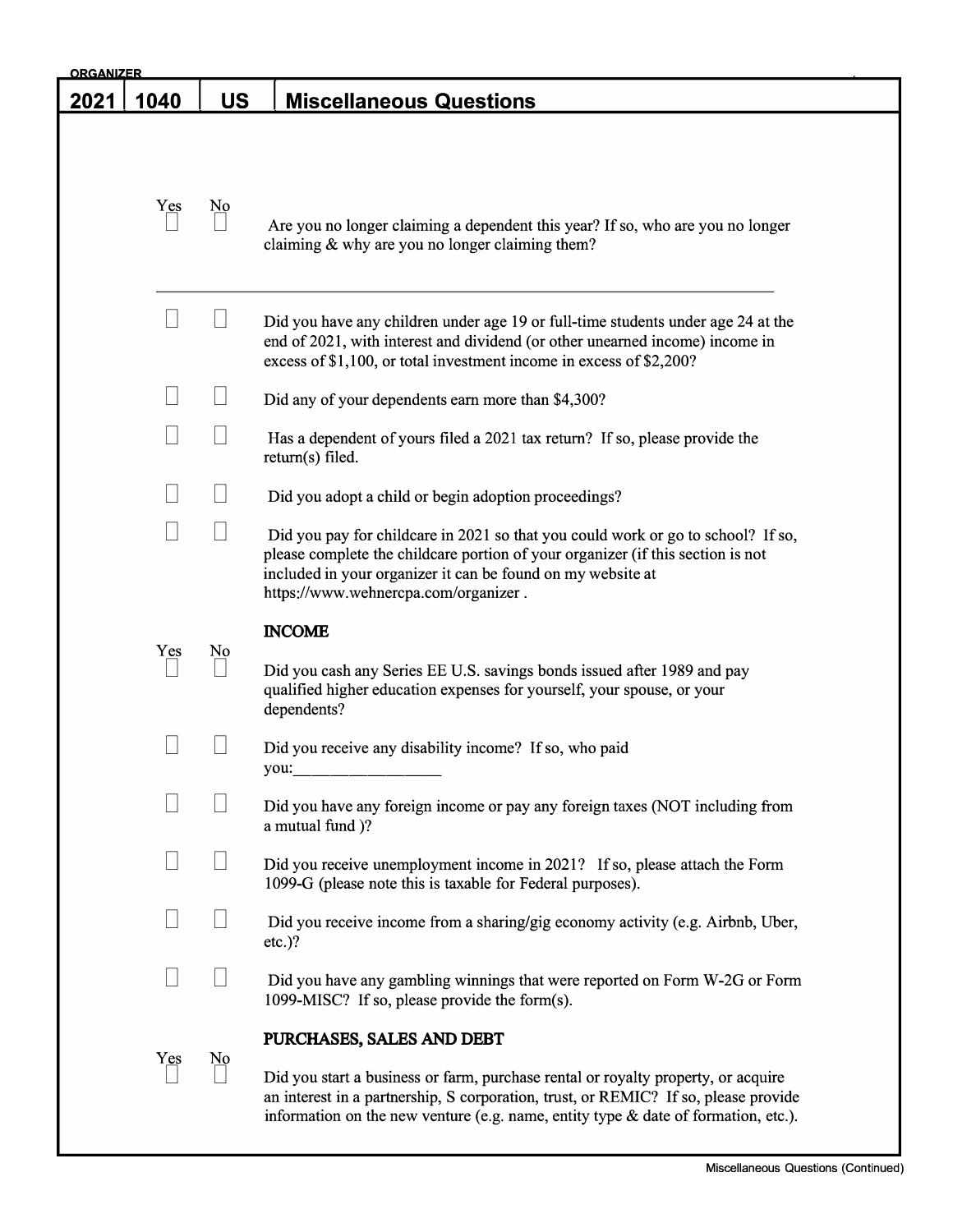| <u>ORGANIZER</u> |      |                  |                                                                                                                                                                                                                                                                                                                                                                                                                                         |
|------------------|------|------------------|-----------------------------------------------------------------------------------------------------------------------------------------------------------------------------------------------------------------------------------------------------------------------------------------------------------------------------------------------------------------------------------------------------------------------------------------|
| <u> 2021</u>     | 1040 | US               | <b>Miscellaneous Questions</b>                                                                                                                                                                                                                                                                                                                                                                                                          |
|                  |      |                  |                                                                                                                                                                                                                                                                                                                                                                                                                                         |
|                  |      |                  | ***Please note that most business returns are due by March 15th (sole proprietorships are part of<br>your individual return and are generally due by April 15th). If you need me to prepare an<br>extension for your business return (generally extended until September 15th), please let me know<br>as soon as possible. See www.wehnercpa.com/business-tax-returns for list of items typically<br>needed for business tax returns*** |
|                  | Yes  | $\underline{No}$ | Did you sell an existing business, rental property, farm, or any existing interest in<br>a partnership or S Corporation? If so, please provide details.                                                                                                                                                                                                                                                                                 |
|                  |      |                  | Did you purchase or dispose of any business assets (furniture, equipment,<br>vehicles, real estate, etc.), or convert any personal assets to business use? If so,<br>please provide invoices for items purchased with a $cost > $2,500$ .                                                                                                                                                                                               |
|                  |      |                  | Did you buy or sell any stocks, bonds or other investment property in 2021?                                                                                                                                                                                                                                                                                                                                                             |
|                  |      |                  | Did you purchase, sell, or refinance your principal home or second home? If so,<br>please be sure to include a copy of the settlement statement (HUD-1)                                                                                                                                                                                                                                                                                 |
|                  |      |                  | Did you make any residential energy-efficient improvements or purchases<br>involving solar, wind, geothermal or fuel cell energy sources? If so, please<br>include the invoice(s) for the purchase(s).                                                                                                                                                                                                                                  |
|                  |      |                  | Did you have any debts cancelled or forgiven? If so, please provide Form(s)<br>1099-C & provide details.                                                                                                                                                                                                                                                                                                                                |
|                  |      |                  | Does anyone owe you money which has become uncollectible? If so, please<br>provide details (name, relationship, type of debt & amount of debt not paid).                                                                                                                                                                                                                                                                                |
|                  |      |                  | Did you have any investments become worthless or were you a victim of<br>investment theft in 2021?                                                                                                                                                                                                                                                                                                                                      |
|                  |      |                  | RETIREMENT PLANS                                                                                                                                                                                                                                                                                                                                                                                                                        |
|                  | Yes  | $\underline{No}$ | Did you receive a distribution from a retirement plan (401(k), IRA, Roth IRA,<br>SEP, SIMPLE, Qualified Plan, etc.)? If so, please provide Form(s) 1099-R.                                                                                                                                                                                                                                                                              |
|                  |      |                  | Did you, or do you plan to, make a contribution to an IRA for 2021 (must be<br>made by April 18, 2022 for 2021)? Traditional IRA \$<br>Roth IRA<br>\$                                                                                                                                                                                                                                                                                   |
|                  |      |                  | Did you transfer or rollover any amount from one retirement plan to another<br>retirement plan? If so, please provide Form(s) 1099-R.                                                                                                                                                                                                                                                                                                   |
|                  |      |                  | Did you convert part or all of your traditional, SEP, or SIMPLE IRA to a Roth<br>IRA in 2021? If so, please provide Form(s) 1099-R.                                                                                                                                                                                                                                                                                                     |
|                  |      |                  | Did you inherit a retirement plan in 2021?                                                                                                                                                                                                                                                                                                                                                                                              |
|                  |      |                  |                                                                                                                                                                                                                                                                                                                                                                                                                                         |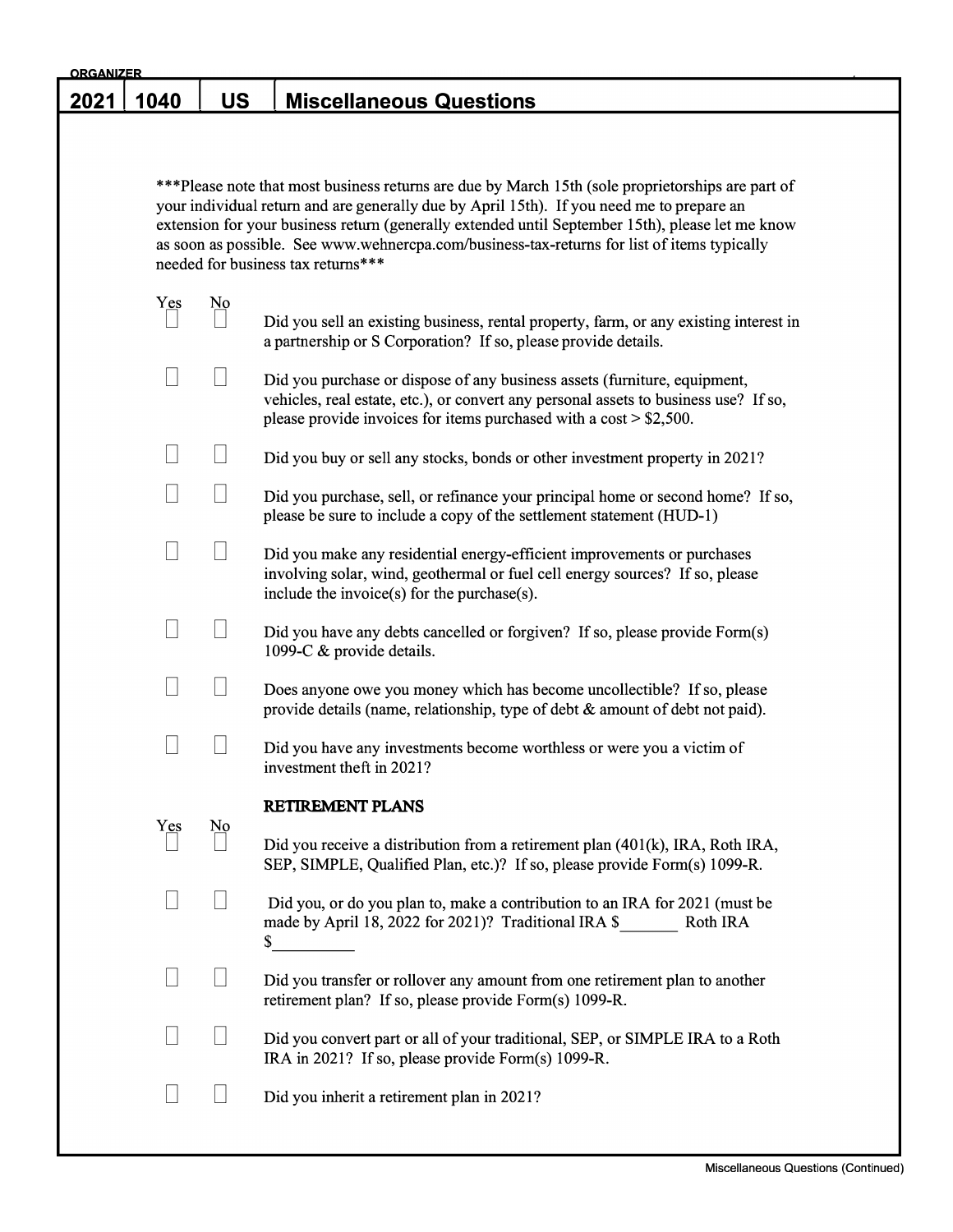| <b>ORGANIZER</b> |        |                  |                                                                                                                                                                                                                                                                                                                                                    |
|------------------|--------|------------------|----------------------------------------------------------------------------------------------------------------------------------------------------------------------------------------------------------------------------------------------------------------------------------------------------------------------------------------------------|
| <u> 2021 </u>    | 1040   | <b>US</b>        | <b>Miscellaneous Questions</b>                                                                                                                                                                                                                                                                                                                     |
|                  | Н      | Ш                | If you took a retirement distribution(s) in 2020, did you roll some or all of it back<br>into the retirement plan as allowed by the CARES Act in 2021?If so, how much<br>was rolled back into the retirement plan in 2021? \$<br><u> 1990 - Jan Barat, politik politik (</u>                                                                       |
|                  |        |                  | Did you transfer funds from an IRA directly to a charity in 2021 (Qualified<br>Charitable Distribution)? If so, how much did you donate from your<br>$IRA_S$ ?                                                                                                                                                                                     |
|                  |        |                  | Did you retire or change jobs in 2021?                                                                                                                                                                                                                                                                                                             |
|                  | Yes    | $\underline{No}$ | <b>EDUCATION</b><br>Did you receive a distribution from an Education Savings Account or a Qualified<br>Tuition Program (529 Plan)? If so, please provide Form(s) 1099-Q.                                                                                                                                                                           |
|                  |        |                  | Did you, your spouse, or a dependent incur any tuition expenses that are required<br>to attend a college, university, or vocational school? Please provide Form(s)<br>1098-T. Please also let me know how many years the student(s) have been in<br>college as of December 31, 2021.                                                               |
|                  | $\Box$ |                  | Did you or your spouse pay student loan interest? If so, please provide Form(s)<br>1098-E or let me know the amount paid $\frac{1}{2}$ in 2021 (If > \$2,500 that is<br>all I need to know. Also, if income $\gg$ \$170K you can ignore this).                                                                                                     |
|                  |        |                  | <b>ITEMIZED DEDUCTIONS</b>                                                                                                                                                                                                                                                                                                                         |
|                  | Yes    | $\underline{No}$ | Did you incur a loss because of damaged or stolen property for which insurance<br>did not reimburse you (total must be greater than 10% of your adjusted gross<br>income for deduction)? If so, please describe.                                                                                                                                   |
|                  |        |                  | Did you incur expenses that you were not reimbursed by your employer<br>(generally must exceed 2% of Adjusted Gross Income)? While not deductible on<br>your Federal return, they may be deductible on your state return                                                                                                                           |
|                  |        |                  | Did you pay sales taxes on a major purchase in 2021, such as a vehicle, boat, or<br>home improvements?                                                                                                                                                                                                                                             |
|                  |        |                  | Do you have receipts or proper documentation for all cash donations provided to<br>me (I do not need copies of these but you should retain them for your records)?<br>For 2021, taxpayers who use the standard deduction can claim up to a \$300<br>reduction in income for qualified donations made in 2021.                                      |
|                  |        |                  | Cash donations of less than \$250 should be documented by a bank record, written communication<br>from the charity or payroll deduction. Cash donations of \$250 or more should be documented by<br>a written communication from the charity. These records should be retained by you.                                                             |
|                  |        |                  | Did you donate items with a fair market value over \$500? If so, please complete<br>the Noncash Contributions (Form 8283) section of the organizer. Please also see<br>my website www.wehnercpa.com/non-cash-contributions if you need resources<br>for estimating the fair market value of noncash items (e.g. household items $\&$<br>clothing). |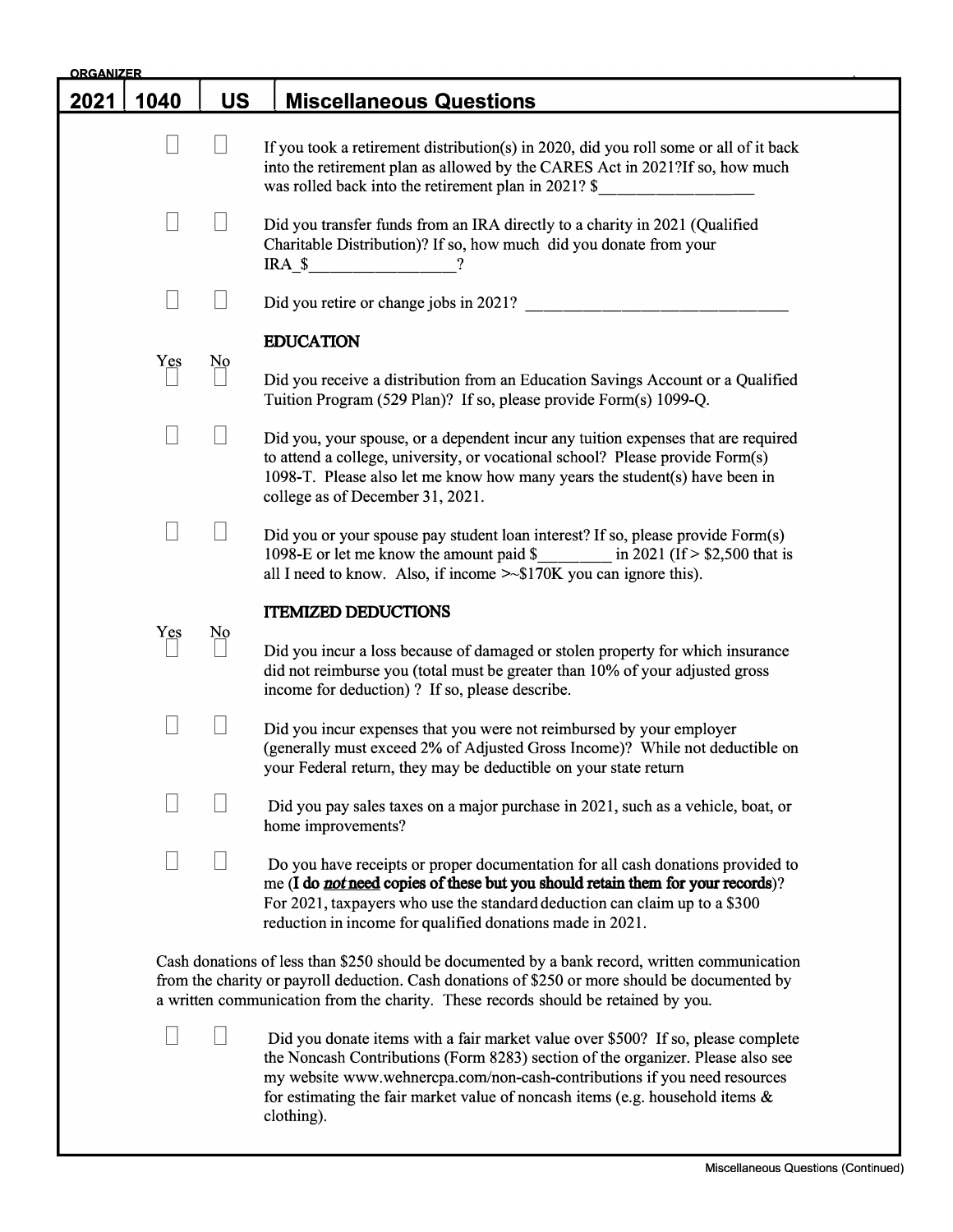| <u>ORGANIZER</u> |        |                |                                                                                                                                                                                                                                                                          |  |
|------------------|--------|----------------|--------------------------------------------------------------------------------------------------------------------------------------------------------------------------------------------------------------------------------------------------------------------------|--|
|                  | 1040   | <b>US</b>      | <b>Miscellaneous Questions</b>                                                                                                                                                                                                                                           |  |
|                  |        |                |                                                                                                                                                                                                                                                                          |  |
|                  |        |                |                                                                                                                                                                                                                                                                          |  |
|                  | Yes    | N <sub>0</sub> | <b>ESTIMATED TAXES</b>                                                                                                                                                                                                                                                   |  |
|                  |        |                | Did you apply an overpayment of 2020 taxes to your 2021 estimated tax (instead<br>of being refunded)?                                                                                                                                                                    |  |
|                  |        |                | If you have an overpayment of 2021 taxes, do you want the excess applied to<br>your 2022 estimated tax (instead of being refunded)?                                                                                                                                      |  |
|                  |        |                | Did you pay estimated taxes for 2021? If so, please list the amounts $\&$ dates<br>paid in the organizer Direct Deposit & Estimates section of the organizer.                                                                                                            |  |
|                  |        |                | Do you expect your 2022 taxable income and withholdings to be <i>significantly</i><br>different from 2021 (e.g. retirement)? If so, please provide details:                                                                                                              |  |
|                  |        |                | FOREIGN ASSETS - FinCEN Form 114 ("FBAR") & Form 8938                                                                                                                                                                                                                    |  |
|                  | Yes    | N <sub>0</sub> | Did you receive a distribution from, or were you the grantor of, or transferor to, a<br>foreign trust?                                                                                                                                                                   |  |
|                  |        |                | Did you have an interest in or signature or other authority over a financial<br>account in a foreign country, such as a bank account, securities account, or other<br>financial account?                                                                                 |  |
|                  |        |                | Do you have foreign retirement account(s) $\&$ if so, was (were) the maximum<br>account balance(s) for the aggregate of ALL foreign retirement accounts greater<br>than \$50,000 (single taxpayers) or \$100,000 (married taxpayers) USD at ANY<br><b>POINT IN 2021?</b> |  |
|                  | above: |                | Complete the following only if answered "Yes" to the either of the two immediate questions                                                                                                                                                                               |  |
|                  | Yes    | N <sub>0</sub> |                                                                                                                                                                                                                                                                          |  |
|                  |        |                | Did you have an interest in ANY foreign financial accounts? (e.g. you have a<br>checking account in Italy) This does not include domestic brokerage accounts<br>with foreign holdings.                                                                                   |  |
|                  |        |                | Did you have signature authority for ANY foreign financial accounts that are not<br>your own (e.g. authority to sign for your father's checking account in Italy)?                                                                                                       |  |
|                  |        |                | Was the maximum account balance for the aggregate of ALL foreign<br>non-retirement accounts greater than \$10,000 USD at ANY POINT IN 2021?                                                                                                                              |  |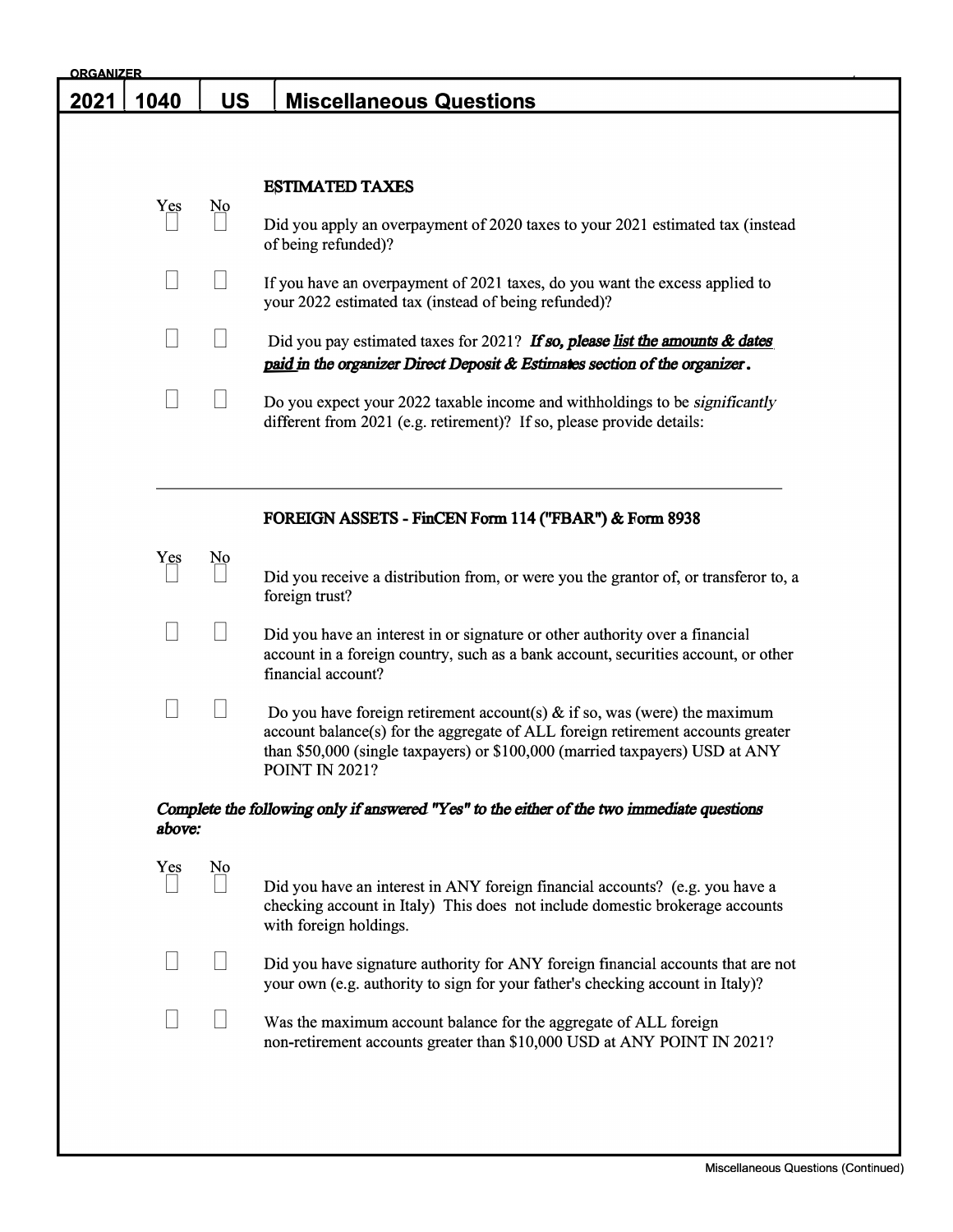| <b>ORGANIZER</b> |        |                  |                                                                                                                                                                                                                                                                                                                                                                       |
|------------------|--------|------------------|-----------------------------------------------------------------------------------------------------------------------------------------------------------------------------------------------------------------------------------------------------------------------------------------------------------------------------------------------------------------------|
| 2021             | 1040   | <u>US</u>        | <b>Miscellaneous Questions</b>                                                                                                                                                                                                                                                                                                                                        |
|                  |        |                  |                                                                                                                                                                                                                                                                                                                                                                       |
|                  |        |                  | <b>COVID-19 RELATED TAX LEGISLATION</b>                                                                                                                                                                                                                                                                                                                               |
|                  | Yes    | $\underline{No}$ | Did you receive advances on the child tax credit? If so, how much?<br>. The amounts to include on this line are found on your IRS<br>Letter(s) $6419$ .                                                                                                                                                                                                               |
|                  |        |                  | Did you receive an economic impact payment (aka stimulus payment)? If so,<br>how much? The amount to include on this line is found on your IRS Notice<br>1444-C. The 3rd stimulus payment did not begin until March 17, 2021 and the<br>maximum payment was \$1,400 per person.                                                                                       |
|                  |        |                  | Did your business have any PPP loan amounts forgiven?                                                                                                                                                                                                                                                                                                                 |
|                  |        |                  | <b>MISCELLANEOUS</b>                                                                                                                                                                                                                                                                                                                                                  |
|                  | Yes    | N <sub>0</sub>   | Do you want to allocate \$3 to the Presidential Election Campaign Fund?                                                                                                                                                                                                                                                                                               |
|                  |        |                  | Does your spouse want to allocate \$3 to the Presidential Election Campaign<br>Fund?                                                                                                                                                                                                                                                                                  |
|                  |        |                  | May the IRS discuss your tax return with your preparer?                                                                                                                                                                                                                                                                                                               |
|                  |        |                  | Do you own, directly or indirectly, more than 10% of a foreign corporation?                                                                                                                                                                                                                                                                                           |
|                  |        |                  | Are you an officer or director of a foreign corporation?                                                                                                                                                                                                                                                                                                              |
|                  | Yes    | No               | Was your home rented out or used for business?                                                                                                                                                                                                                                                                                                                        |
|                  | $\Box$ | $\Box$           | Did you have any investments become worthless or were you a victim of<br>investment theft in 2020?                                                                                                                                                                                                                                                                    |
|                  |        |                  | Did you have a medical savings account (MSA), a Medicare + Choice MSA, or<br>acquire an interest in an MSA or a Medicare + Choice MSA because of the death<br>of the account holder? Or, were you a policyholder who received payments<br>under a long-term care (LTC) insurance contract or received any accelerated<br>death benefits from a life insurance policy? |
|                  |        |                  | Did you engage the services of any household employees (does not include your<br>gardener or cleaner)?                                                                                                                                                                                                                                                                |
|                  |        |                  | Were you notified or audited by either the Internal Revenue Service or a State<br>taxing agency? If so, please provide notices received.                                                                                                                                                                                                                              |
|                  |        |                  | Did you or your spouse make any gifts to an individual that total more than<br>\$15,000, or any gifts to a trust?                                                                                                                                                                                                                                                     |